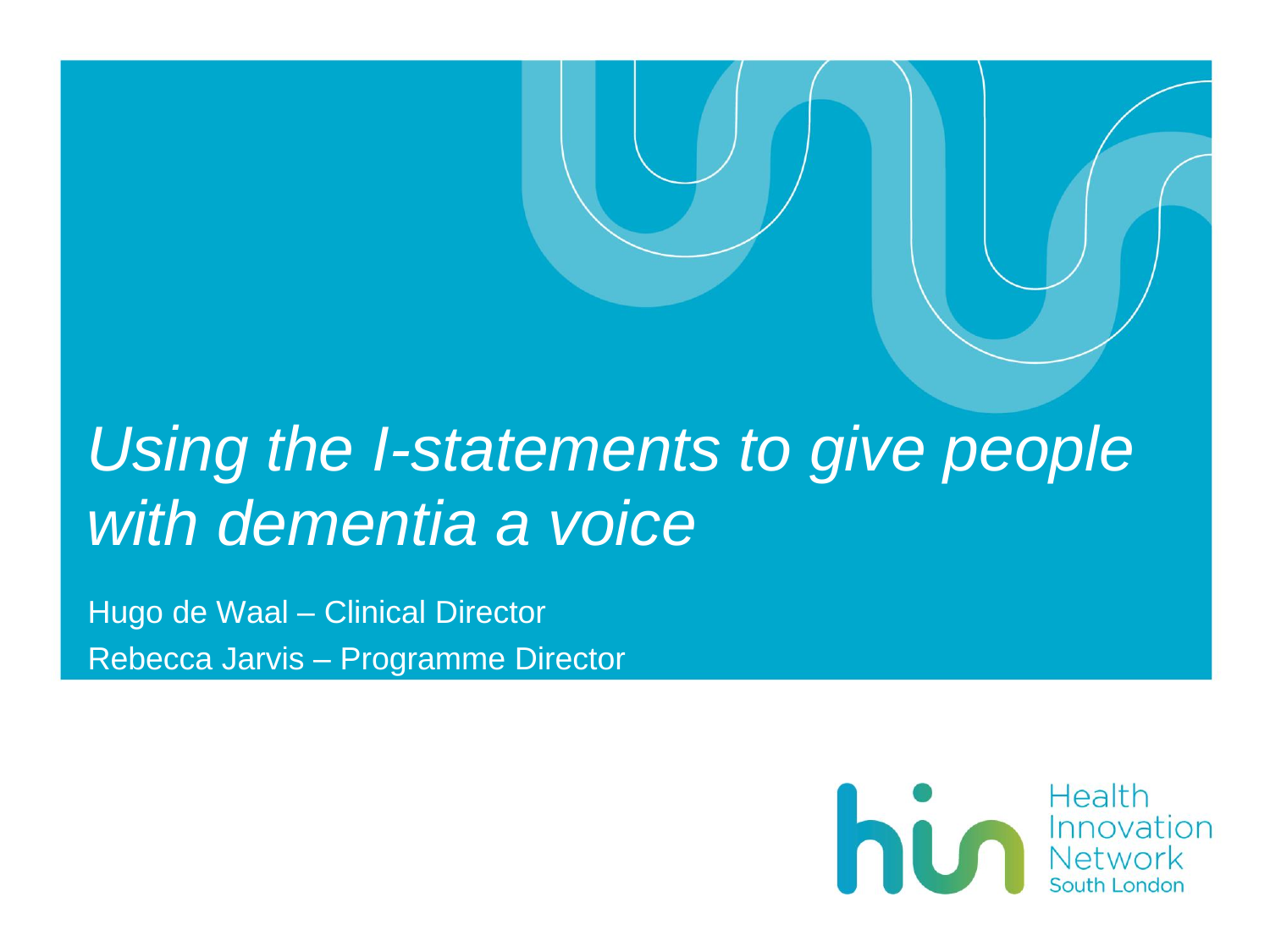## What we are trying to do:

- Gather information from people with dementia who use services to find out how well those services are meeting their needs.
- This information can then be used by:
	- Service providers to inform decisions on how to support individuals and how to improve the service
	- Commissioners and funders to help inform if the service is providing value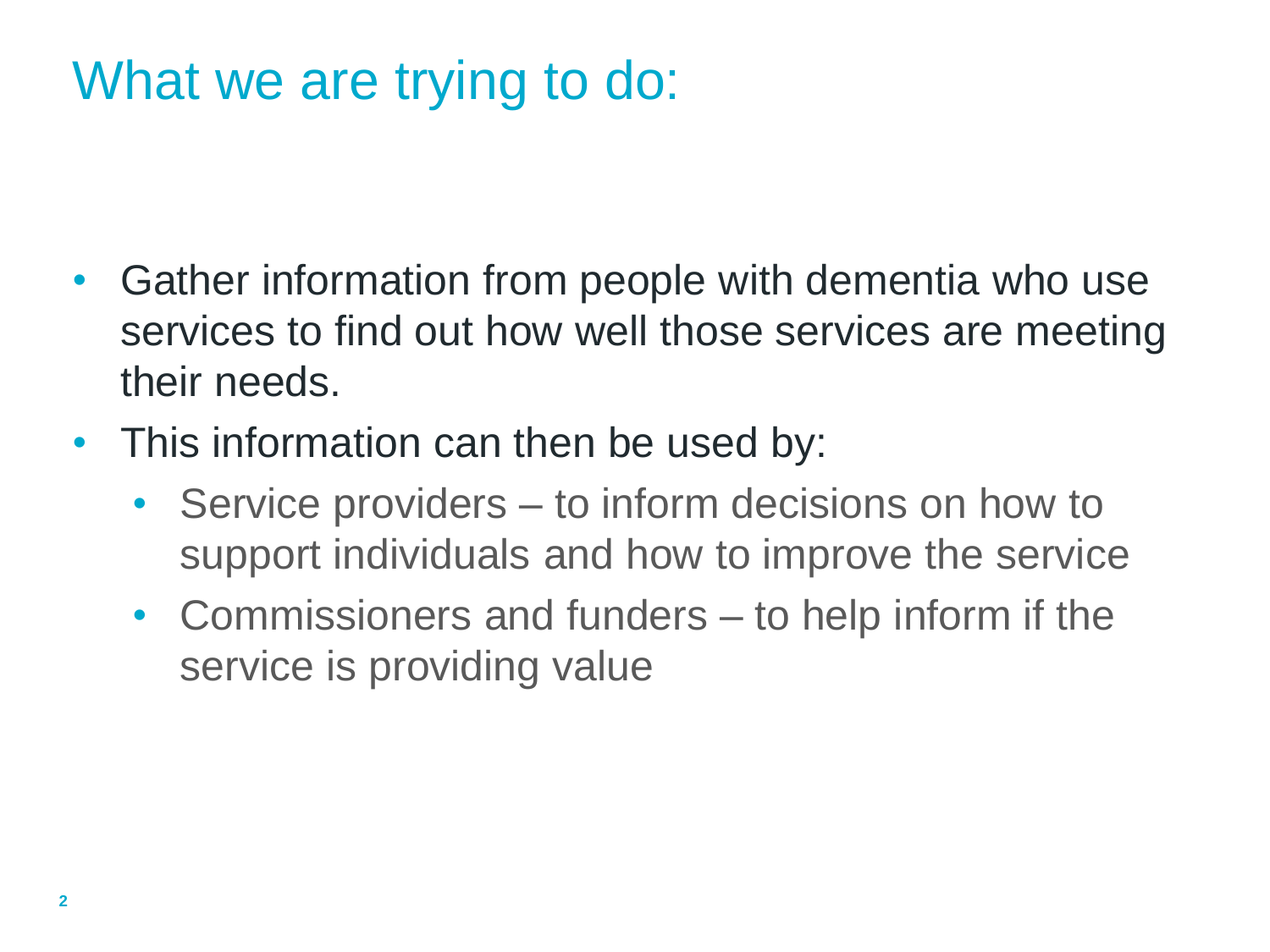## Dementia I-Statements

National Dementia Declaration engaged with people with dementia and carers to develop the outcomes most important to people with dementia – the Dementia I-Statements

**I** have personal choice and control or influence over decisions about me.

**I** know that services are designed around me and my needs

**I** have support that helps me live my life.

**I** have the knowledge and know-how to get what I need.

**I** live in an enabling and supportive environment where I feel valued and understood

**I** have a sense of belonging and of being a valued part of family, community and civic life.

**I** know there is research going on which delivers a better life for me now and hope for the future.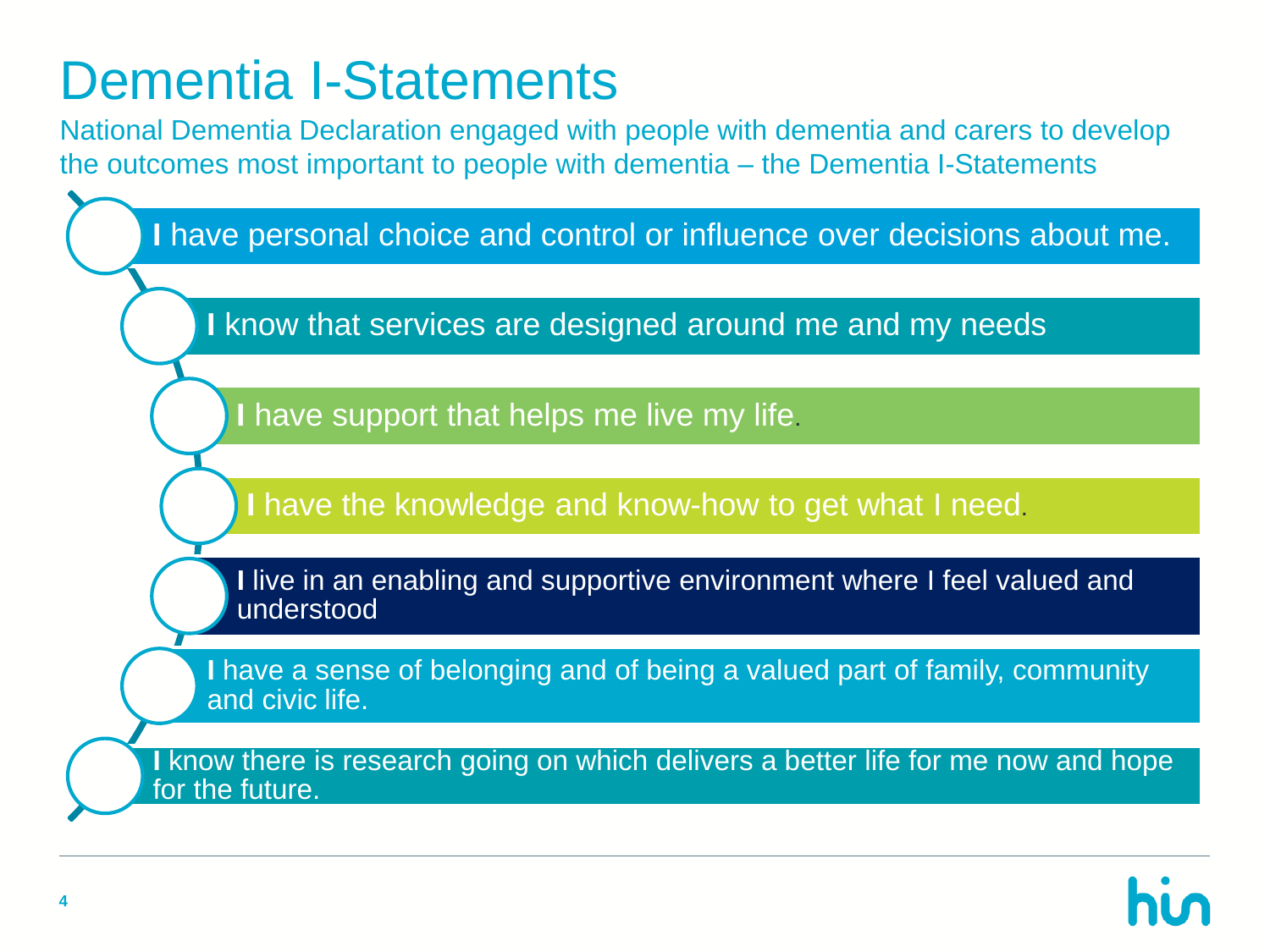# What we know about engaging with people with dementia



- Keep it simple
- Keep it short
- Adapt methods to the abilities of the person with dementia
- Work with people in an environment that people are familiar with
- Don't overwhelm people with too much information
- Give people enough time
- Don't rely solely on written information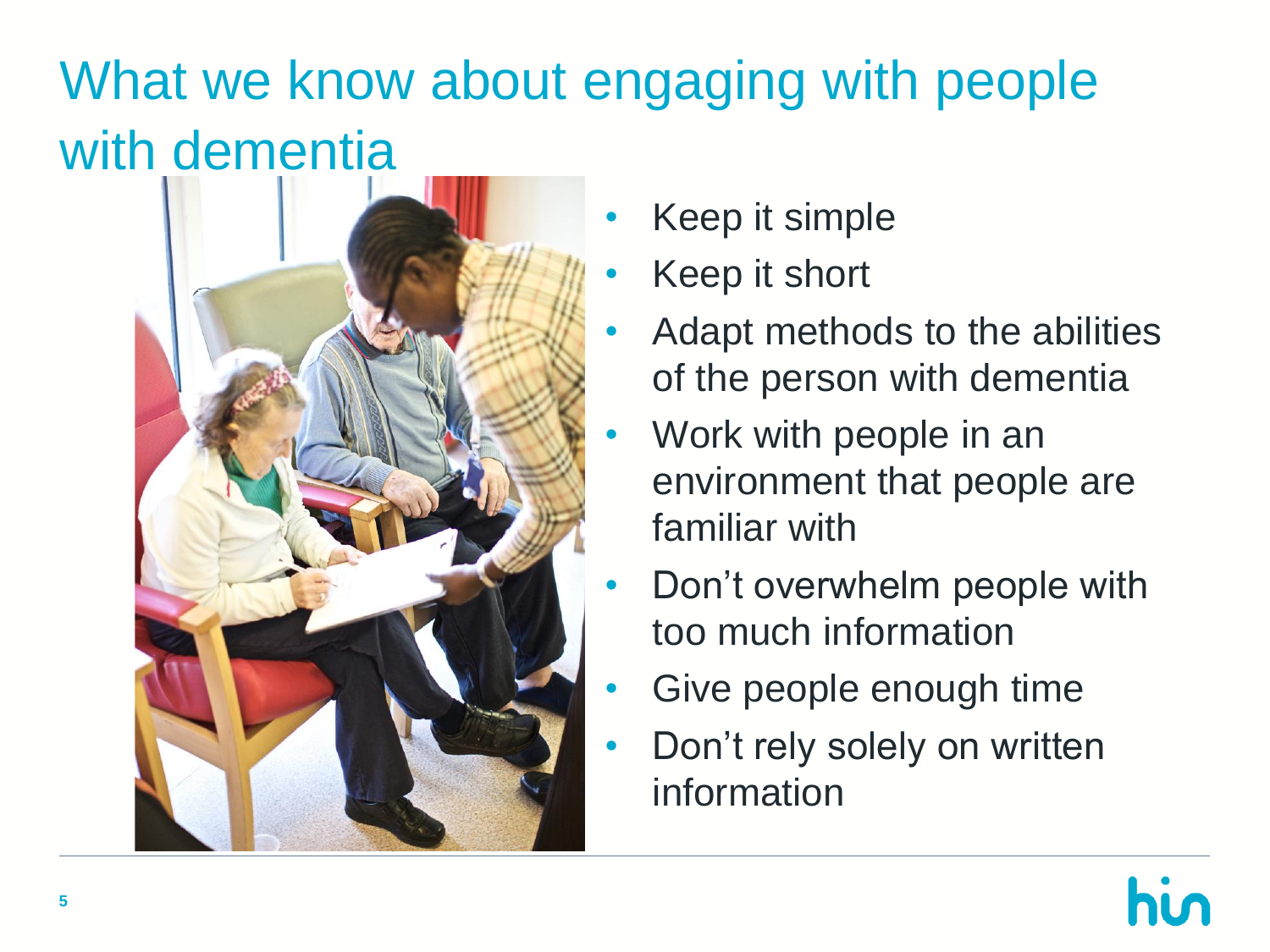## Approach/Methodology

Develop set of questions based on I- statements

Test these questions on people with dementia in a range of settings/services

Send feedback to organisation

Discussion with staff regarding usefulness of outputs

Final report highlighting settings this approach can be used in a final set of questions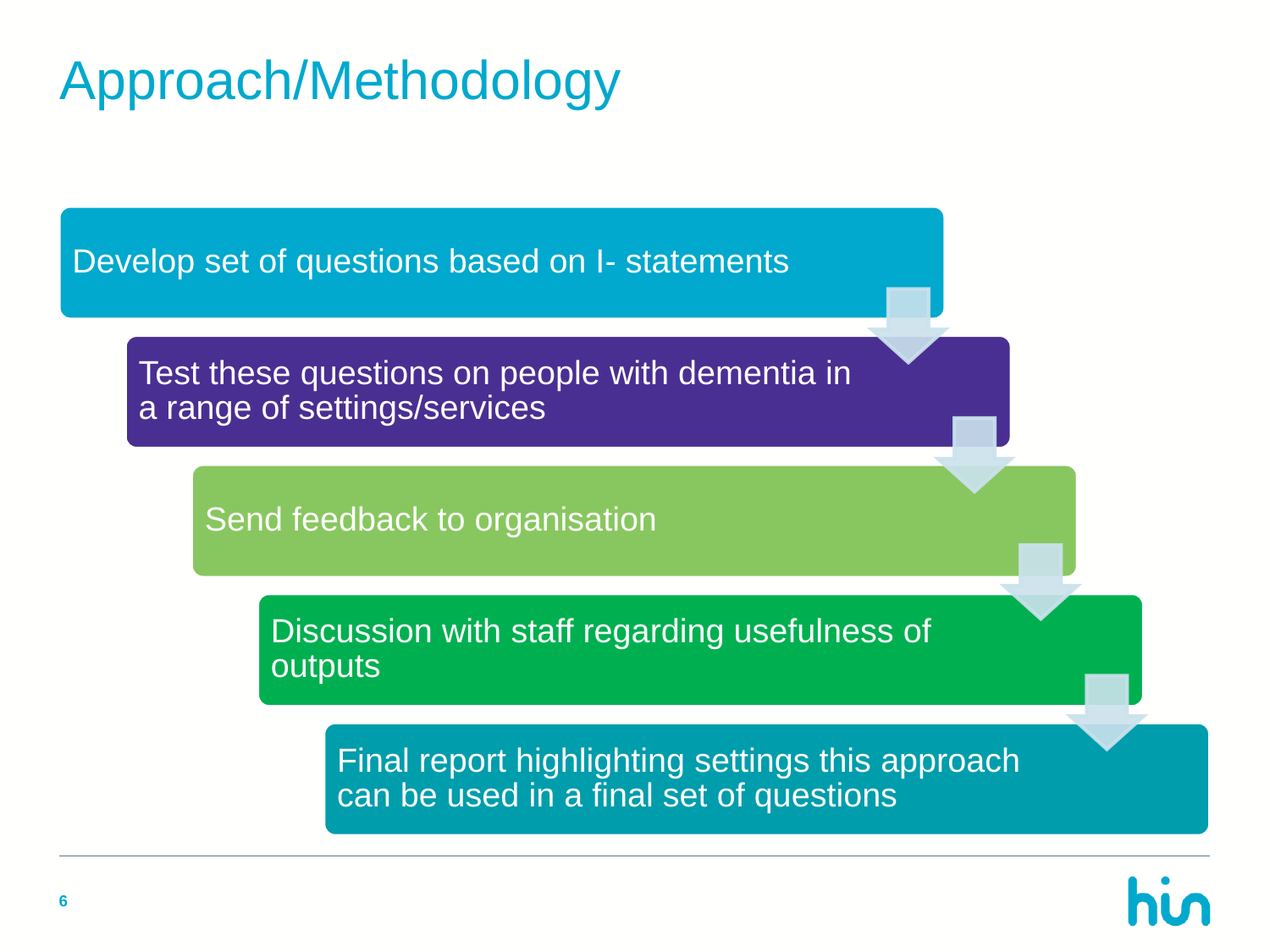## Form – for community groups



Feedback on our service

We would like you to tell us how you feel when you attend the [name of group]. There is no right or wrong answer and you don't need to give your name.

When at the group I:

|                                                                                       | Yes | Sometimes | <b>No</b> | Comment |
|---------------------------------------------------------------------------------------|-----|-----------|-----------|---------|
| Have choice and control over decisions about me and what I<br>do as part of the group |     |           |           |         |
| Know that activities are designed to meet my needs                                    |     |           |           |         |
| Have support to help me live my life                                                  |     |           |           |         |
| Have knowledge and support to get what I need                                         |     |           |           |         |
| Feel the group is supportive, values me and understands me                            |     |           |           |         |
| Feel a sense of community                                                             |     |           |           |         |
| Have been told about research opportunities related to<br>dementia                    |     |           |           |         |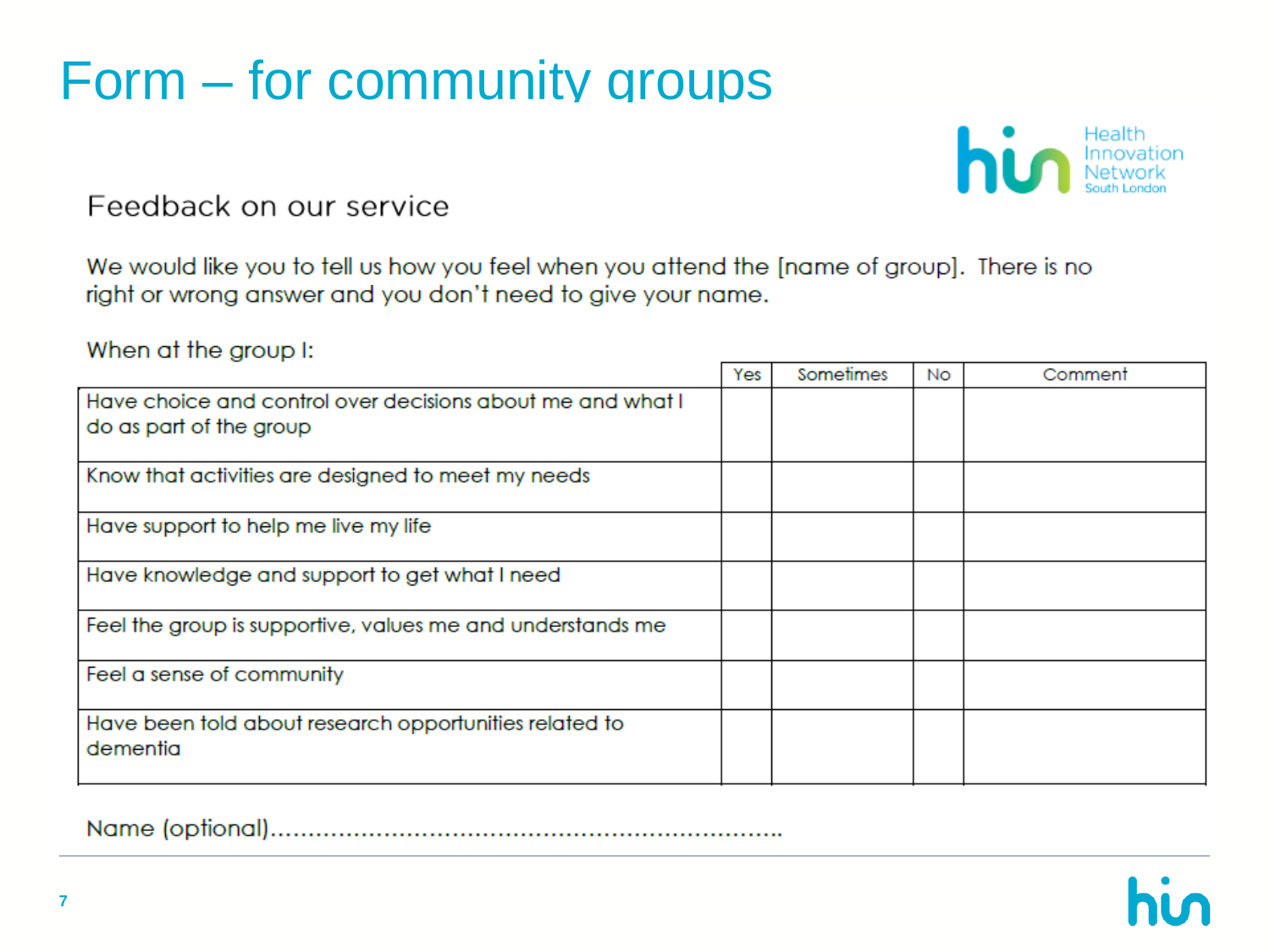# Findings so far from group setting

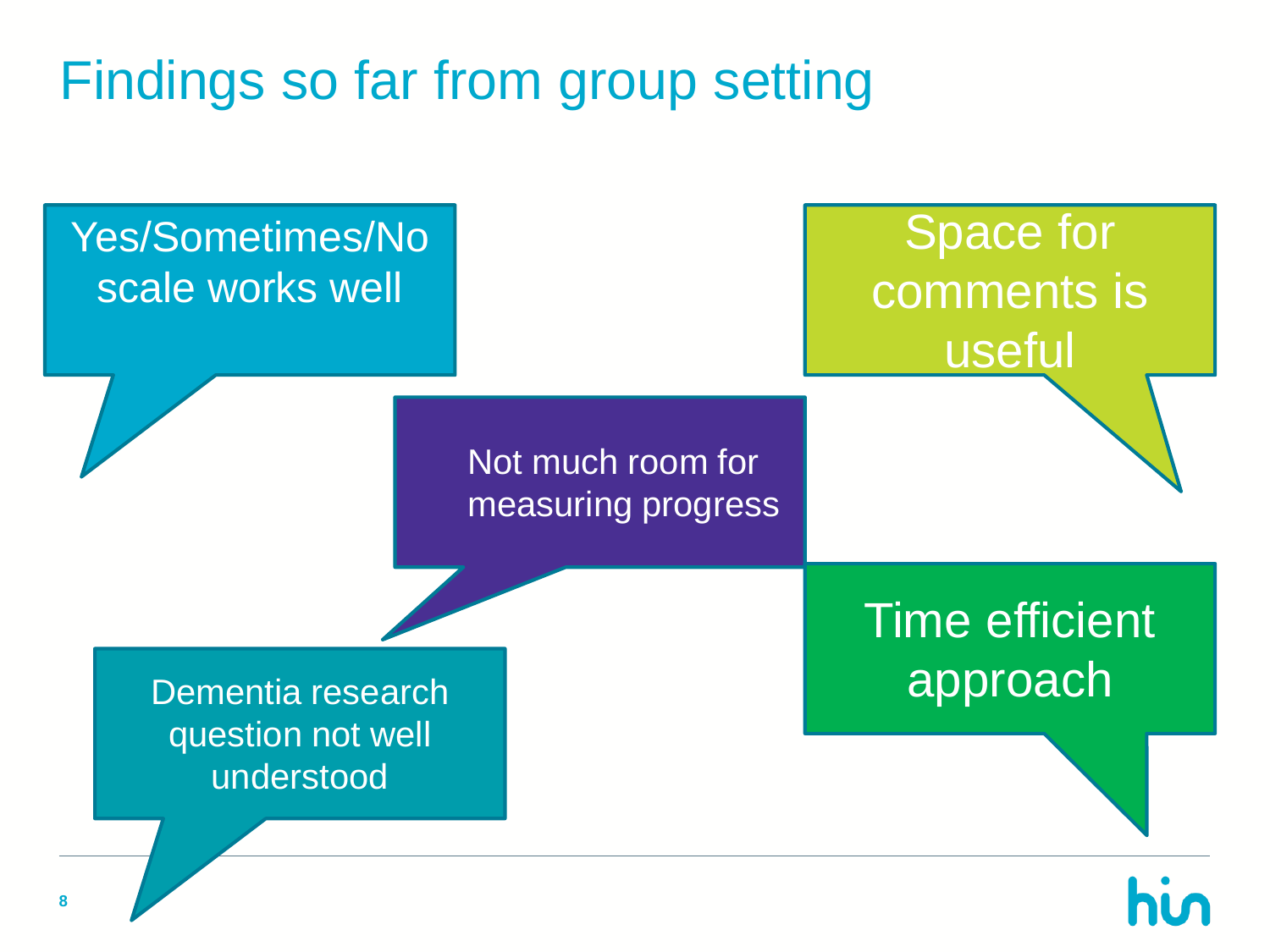![](_page_7_Picture_0.jpeg)

![](_page_7_Picture_1.jpeg)

#### **Feedback on our service**

We would like you to tell us how you feel when you attend the [name of group]. There is no right or wrong answer and you don't need to give your name.

|                                                    | Yes | Sometimes | <b>No</b> | Comment |
|----------------------------------------------------|-----|-----------|-----------|---------|
| Do you choose what you do when at the group?       |     |           |           |         |
| Do you think that activities are designed for you? |     |           |           |         |
| Does the group help you?                           |     |           |           |         |
| Do you know what to do to get what you need?       |     |           |           |         |
| Does the group support and understand you?         |     |           |           |         |
| Do you feel a sense of community?                  |     |           |           |         |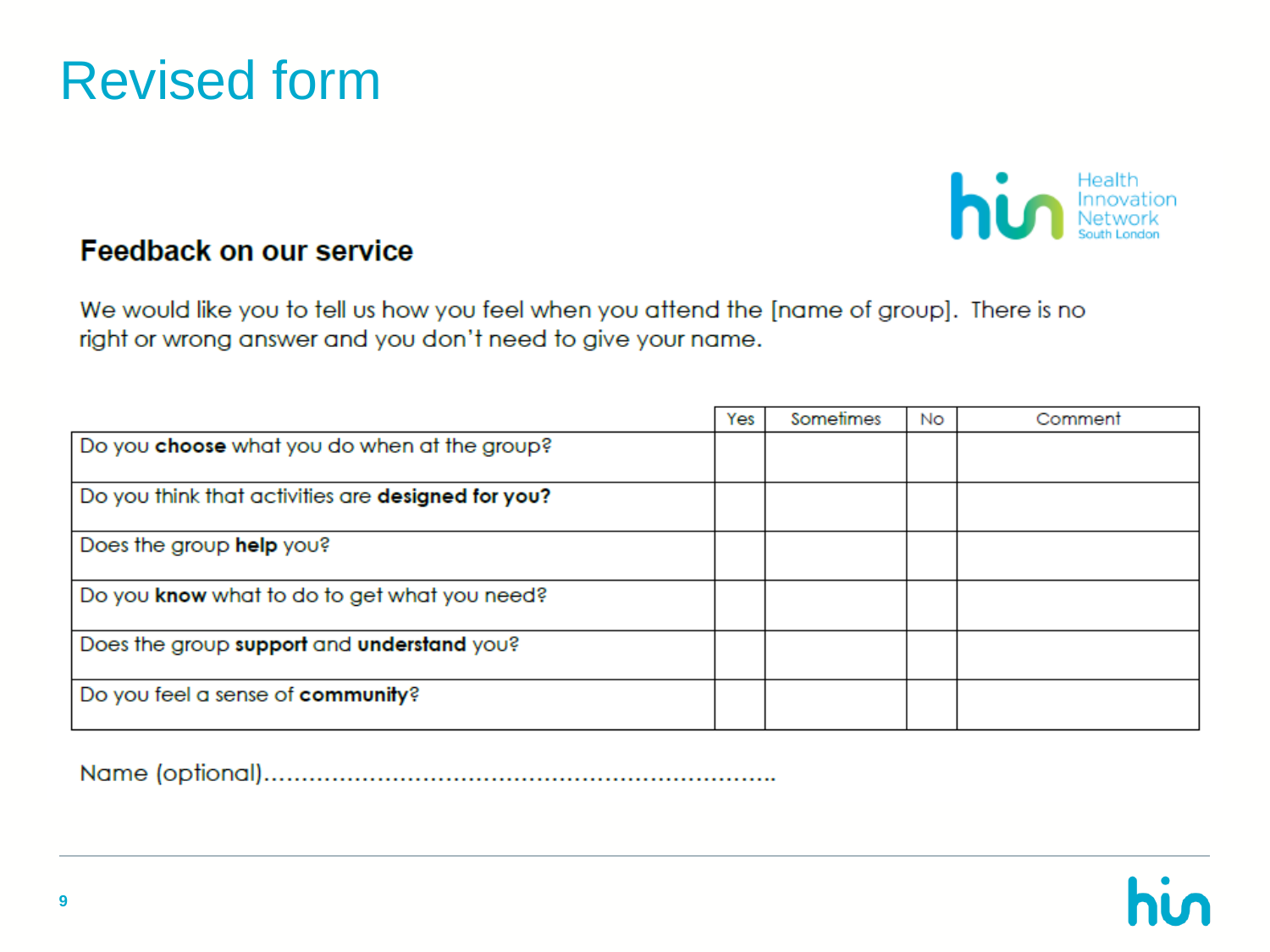![](_page_8_Picture_0.jpeg)

![](_page_8_Picture_1.jpeg)

hin